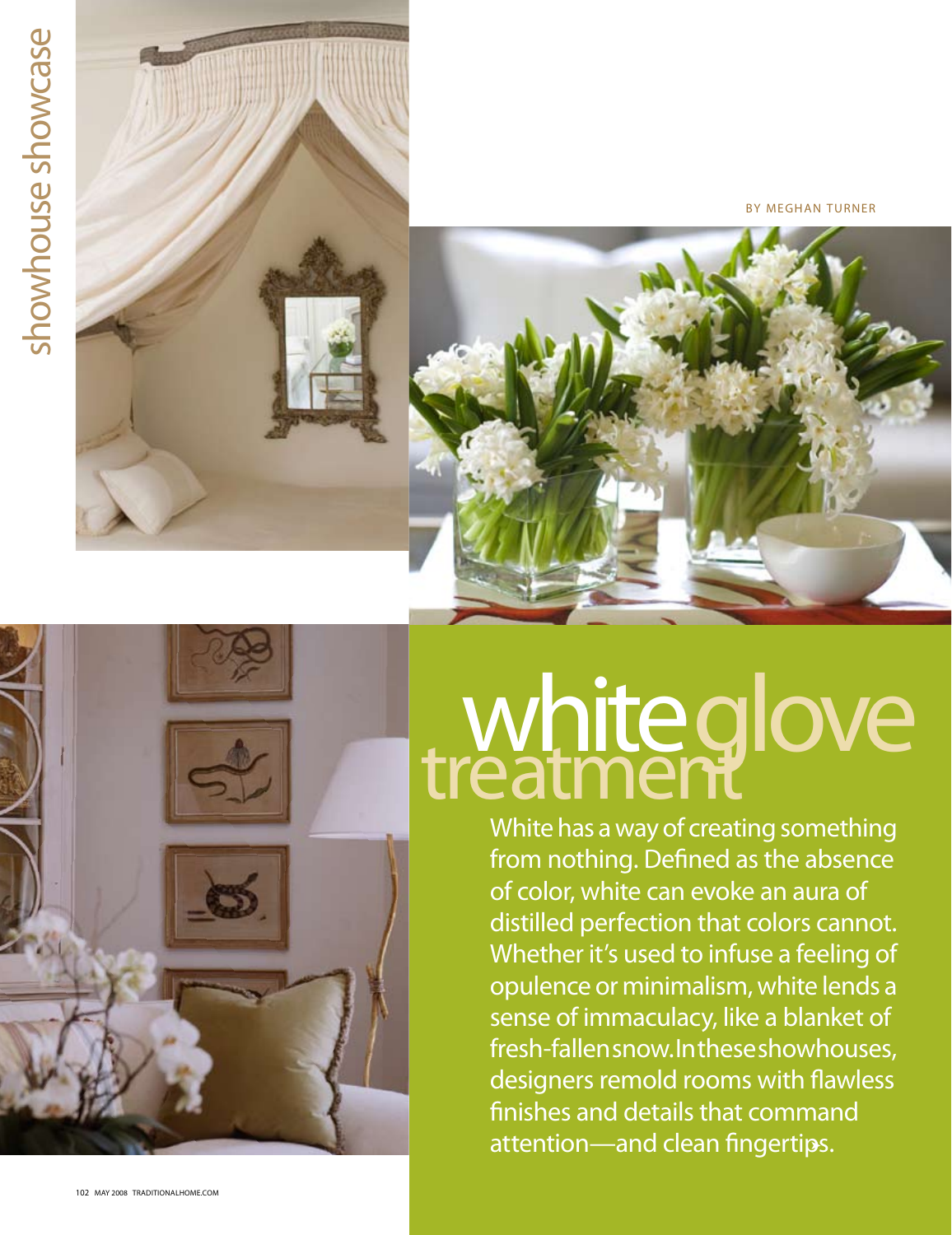

## GailPlechaty

 Lake Forest Showcase House Lake Forest, Illinois





After spotting an exquisite one-of-a-kind piece of furniture, it's often hard to resist it. So when designer Gail Plechaty was asked to design this guest bedroom, she found a home for the 18th-century canopy bed she had seen and admired six months earlier. Making the bed the focal point, she designed a room that radiates modern luxury.

The off-white walls and furnishings of the room accent not only the bed but also the architecture. "I always look at the architecture of a space," Gail says. "Anything with great bones puts me 10 steps ahead in terms of the design process and creativity." She enhanced the symmetry of the room by setting up a sitting area that keeps things balanced. For this retreat's monochromatic scheme, Gail used off-white fabrics for a look of natural comfort. The bed's linens, drapery, and upholstery highlight its original patina. To echo the look, the designer refinished the wood frames on the 18th-century Italian chairs. Also luxurious is the 19th-century Florentine rococo table gilded in 24-carat gold and topped with Carrara marble. To accent the curve of the windows while maintaining the clean lines of the room, Gail used textured matelassé draperies with all-cotton fringe. She completed the room with a screen and artwork by local Chicago artists. ➤

**Produced by Hilary Rose Photographs by Edmund Barr**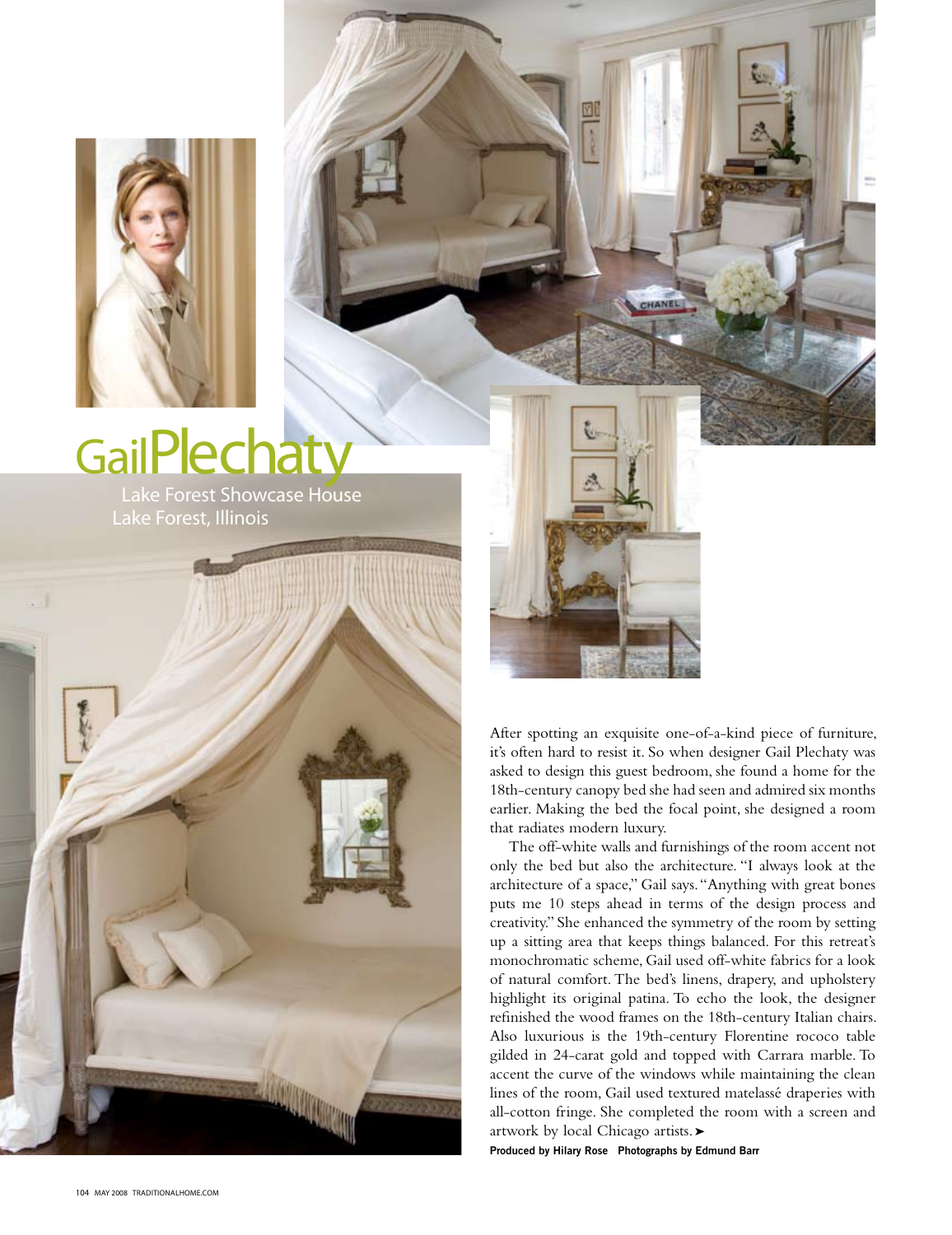

Perhaps even more than the books themselves, a library's character often emanates from plaid draperies, a solid oak desk, leather-upholstered easy chairs, and wood-carved mallard decoys. But designer Billy Ceglia gave this library a refreshing twist that is anything but predictable. Designed with young, sophisticated art collectors in mind, he used a traditional idea in a contemporary way.

**Billy Ceglia** 

Lloyd Harbor, New York

Billy's young clients often prefer white for the clean, modern look it injects into a space. So he used fashion designer Bill Blass's all-ivory New York apartment as inspiration for employing white to enhance this entire room. "White highlights the architecture and the objects," Billy says. "For impact, I used an extreme white." The color is the perfect backdrop for the room's arresting art. Innovatively hung from the shelves rather than on the walls, photographs and works on paper rest at a height that seems to visually lower the high ceiling. Eliminating the usual knickknacks, the designer filled the tall shelves with books covered in white paper, each numbered for easy reference.

The rest of the room is furnished with classic pieces that appeal to maturing tastes. The sofa, upholstered in gray worsted wool, offers a comfortable place to read while the mahogany desk provides an ideal surface for art research. The brass Georgian mirror, vintage Maison Jansen cocktail table, and 1980s-era wall lights add retro sparkle. A gold-painted ceiling bathes the room in a warmth that balances the brightness of the walls. ► **Produced by Bonnie Maharam Photographs by Bruce Buck**